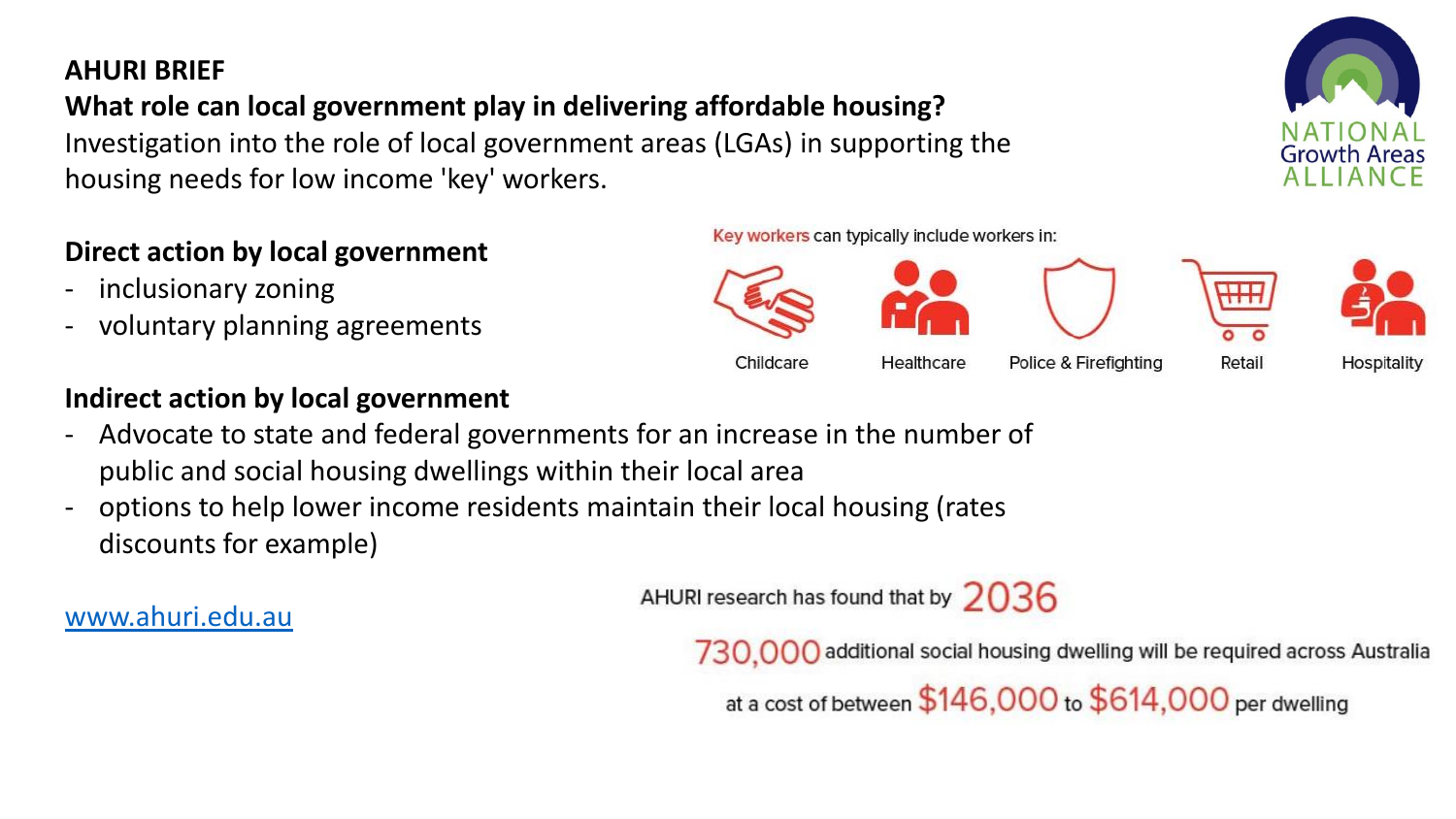#### **AHURI RESEARCH – NGAA PARTNERSHIP**

**Urban productivity and affordable rental housing supply (**due for completion early 2020). How does affordable private rental housing supply support labour markets and urban productivity, and what are the implications for strategic funding and planning interventions in metropolitan and non-metropolitan Australia?

This report draws together findings from four separate pieces of research.

- 1. The supply of affordable private rental housing in Australian cities: short-term and longerterm changes - Final report can be downloaded from AHURI website
- 2. Affordable rental housing, commuting costs and urban productivity
- 3. Strategic planning, 'City Deals' and affordable housing
- 4. Affordable housing implications of smart cities and innovation economies

[www.ahuri.edu.au](http://www.ahuri.edu.au/)

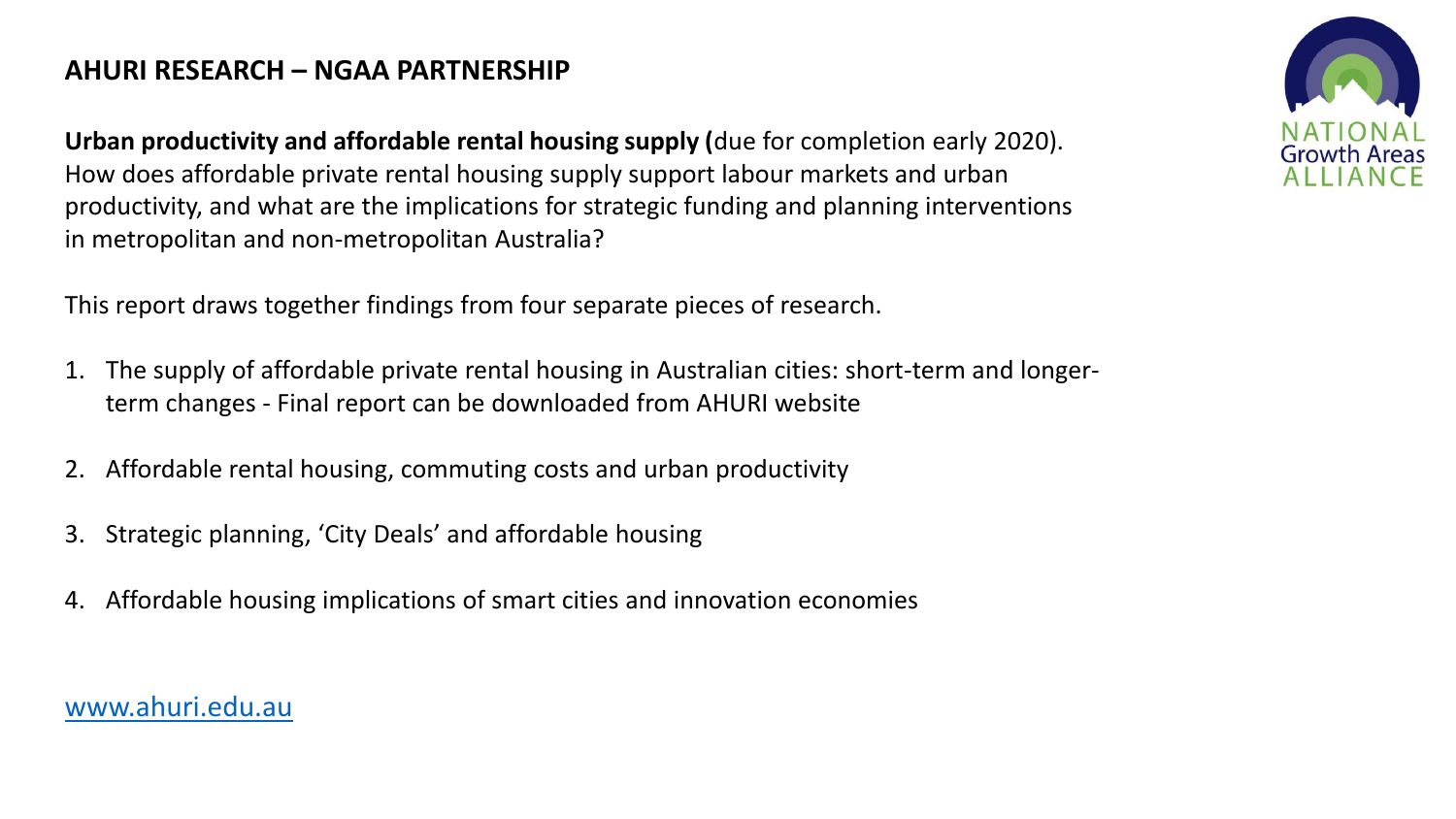#### **AHURI RESEARCH – NGAA PARTNERSHIP**

**Urban productivity and affordable rental housing supply**



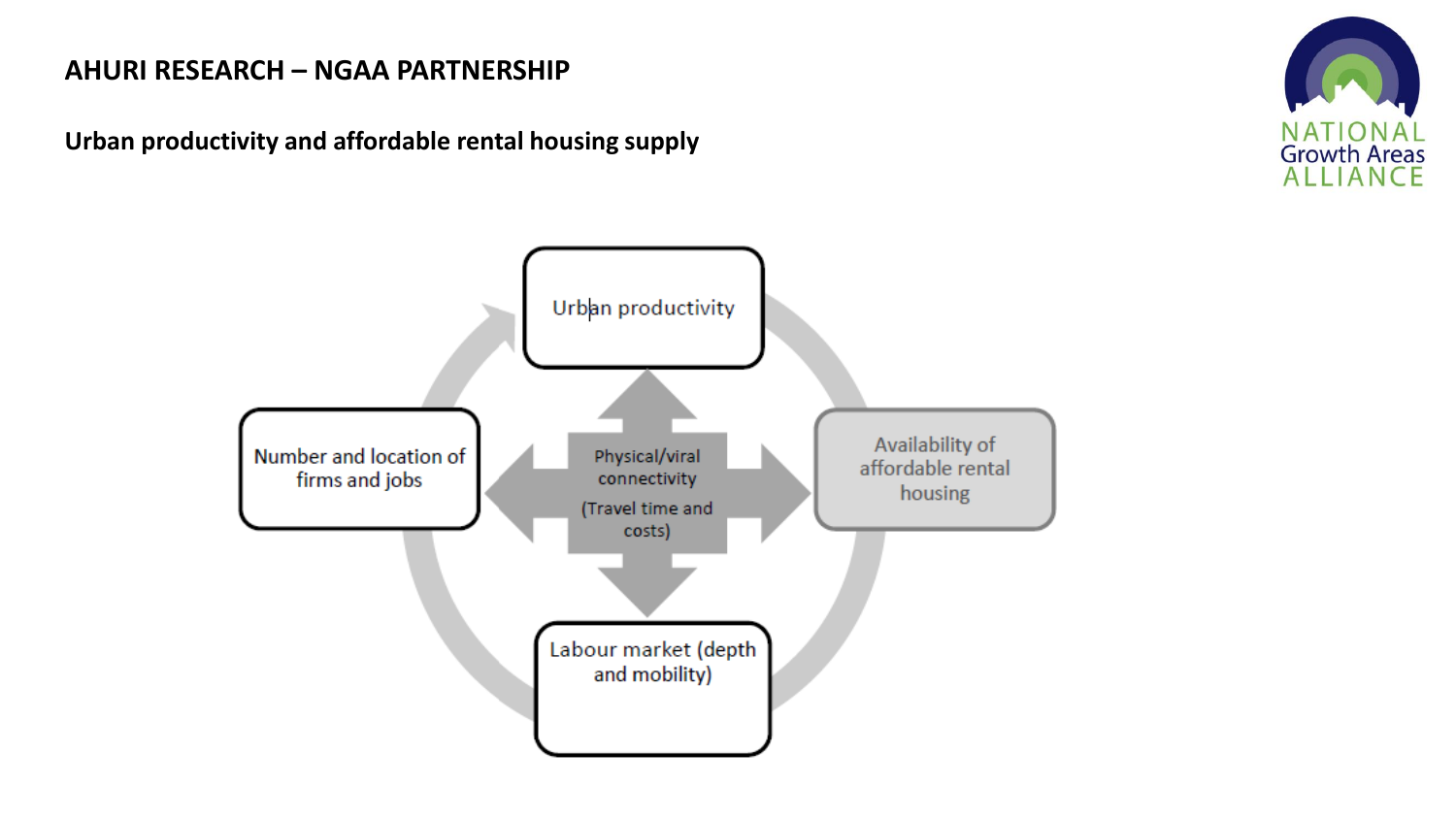#### **AHURI RESEARCH – NGAA PARTNERSHIP**

#### **Urban productivity and affordable rental housing supply**

- Focus on Q2 income households (from \$36,400 pa to \$65,700 per annum)
- Based on household's income from wages
- Q1 less likely to be in workforce
- Location and availability (shortage/surplus) of affordable rental housing relative to employment

Report aims to review

- 1. potential strategic policy interventions designed to either provide more affordable housing in locations near major employment centres
- 2. improve accessibility between existing affordable rental supply and these employment centres
- 3. support new job creation near areas offering more affordable rental housing supply, such as outer suburban areas and in satellite cities.

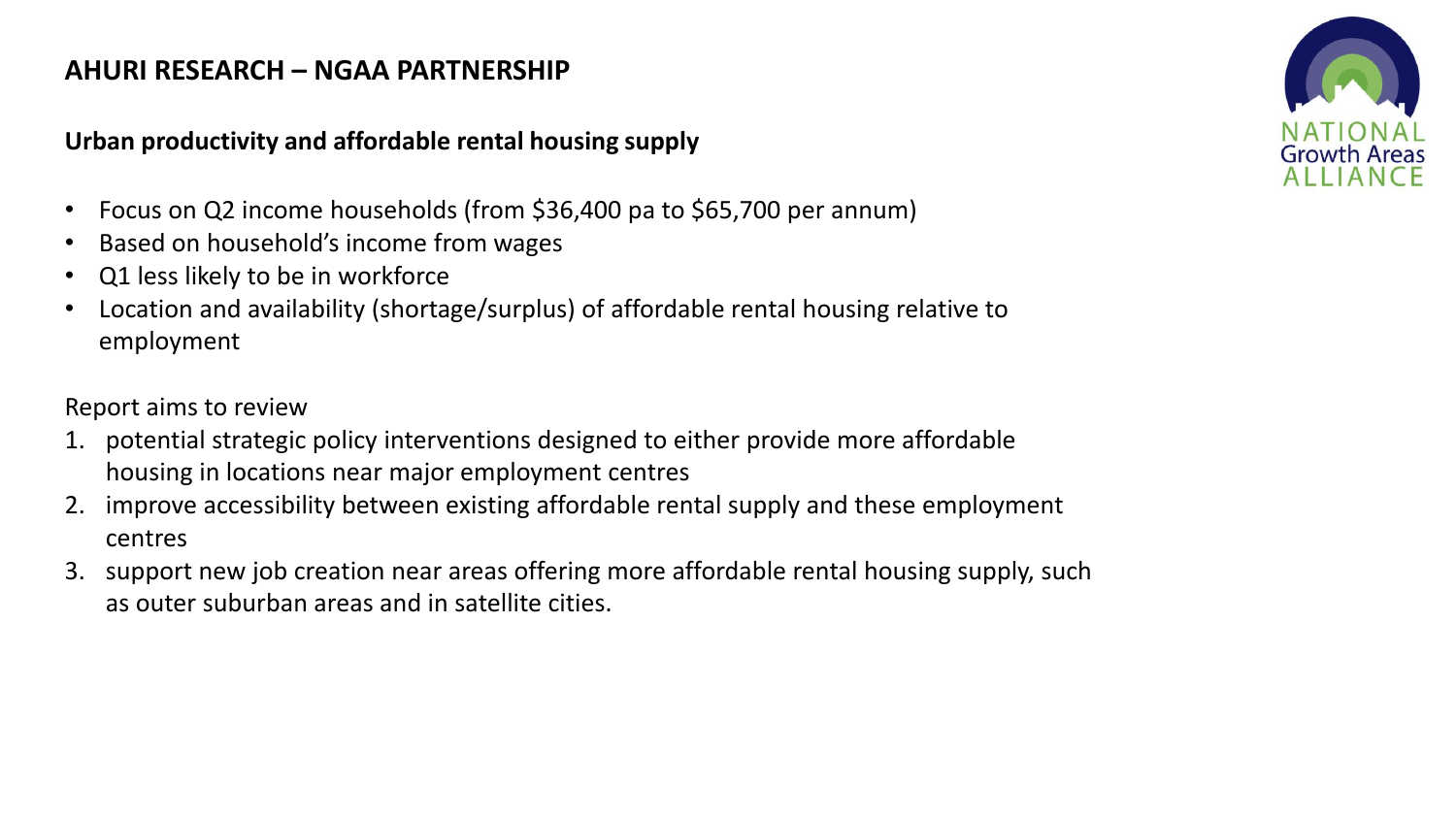

# **WHAT CAN NGAA DO FROM HERE? 2020 Policy Platform**

- 1. Rebalance Australian Capital Cities
- 2. Invest in Places for People
- 3. Unlock Economic Growth
- 4. Prioritise Transport Solutions

Download Policy Platform - <https://ngaa.org.au/advocacy>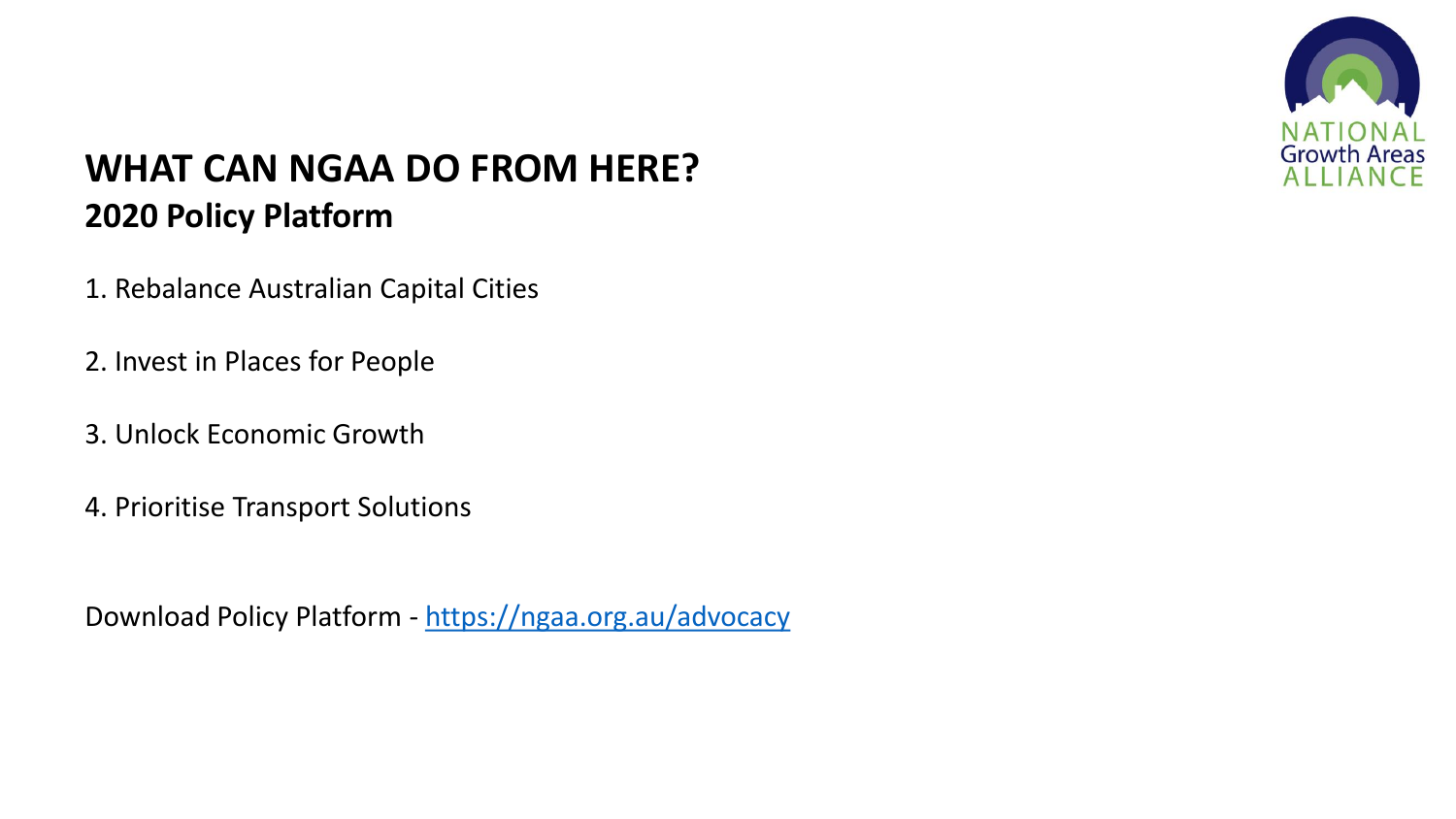## **WHAT CAN NGAA DO FROM HERE?**

**2020 Policy Platform – main advocacy tool**

#### **1. Rebalance Australian Capital Cities**

Rebalancing the spatial structure of our capital cities needs better planning and investment that supports distributing infrastructure, jobs and housing more evenly across the metropolitan area, including bringing new jobs closer to where the growing population lives. This is a necessary shift in traditional metropolitan planning practices in Australia.

- Integrated Strategic Planning
- Reform of the responsibilities shared between three levels of government
- Place-based approach to development
- Infrastructure sequencing
- City Deals as mechanisms to address intergovernmental issues